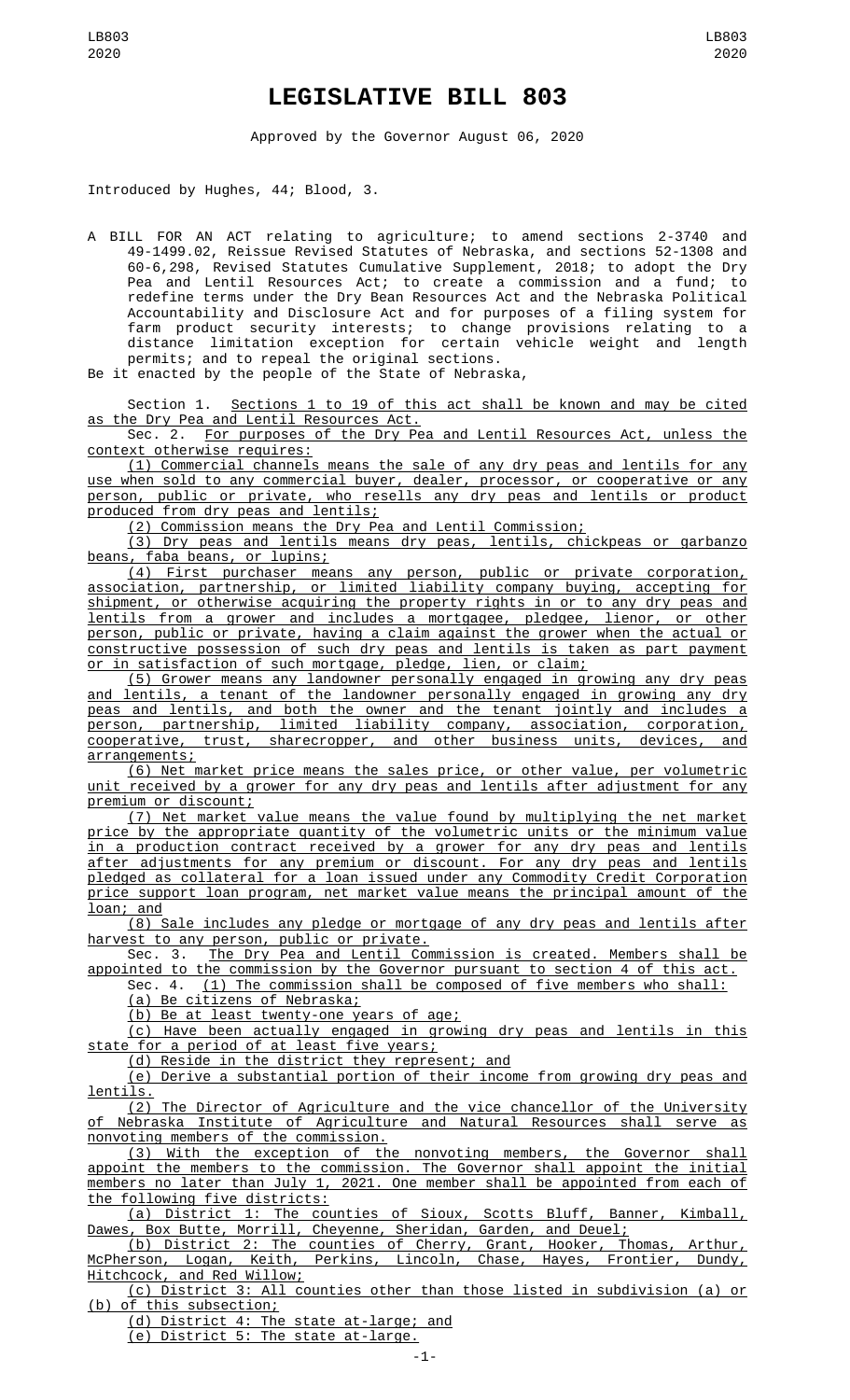Sec. 5. The term of the member first appointed to serve district 1 shall expire on June 30, 2022; the term of the members first appointed to serve district 2 and district 4 shall expire on June 30, 2023; and the term of the members first appointed to serve district 3 and district 5 shall expire on June 30, 2024. As the terms of office of the initial commission members expire as provided in this section, their successors shall be appointed to serve for terms of three years and until their successors are appointed and qualified. A member appointed to fill a vacancy, occurring before the expiration of the term of a member separated from the commission for any cause, shall be appointed for the remainder of the term of the member whose office has been so vacated in the same manner as his or her predecessor. Each commission member may serve a maximum of three consecutive terms.

Sec. 6. All voting members of the commission shall be entitled to expenses, as provided for in sections 81-1174 to 81-1177, while attending meetings of the commission or while engaged in the performance of official responsibilities as determined by the commission.

Sec. 7. A member of the commission may be removed by the Governor for cause. He or she shall first be given a written copy of the cause or causes for removal and an opportunity to be heard publicly. In addition to all other causes, a member ceasing to (1) be a resident of the state, (2) live in the district from which he or she was appointed, or (3) be actually engaged in growing dry peas and lentils in the state shall be deemed a sufficient cause for removal from the commission.

Sec. 8. At the first meeting of the commission, it shall elect a chairperson from among its members. The commission shall meet at least once every year and at such other times as called by the chairperson or by any three voting members of the commission. The majority of the voting members of the commission shall constitute a quorum for transaction of business. The commission may hold meetings by teleconference or videoconference subject to the Open Meetings Act. No member shall vote by proxy, and the affirmative vote of the majority of all members of the commission shall be necessary for the adoption of rules and regulations.

Sec. 9. <u>It is hereby declared to be the public policy of the State of</u> Nebraska to protect and foster the health, prosperity, and general welfare of its people by protecting and stabilizing the dry pea and lentil industry and the economy of the areas producing dry peas and lentils. The commission shall be the agency of the State of Nebraska for such purpose. In connection with and in furtherance of such purpose, the commission shall have the power to:

(1) Formulate the general policies and programs of the State of Nebraska respecting the discovery, promotion, and development of markets and industries for the utilization of dry peas and lentils grown within the State of Nebraska; (2) Adopt and devise a program of education and publicity;

(3) Cooperate with local, state, or national organizations, whether public or private, in carrying out the purposes of the Dry Pea and Lentil Resources Act and enter into such contracts as may be necessary;

(4) Adopt and promulgate such rules and regulations as are necessary to promptly and effectively enforce the Dry Pea and Lentil Resources Act. The rules and regulations shall include provisions which prescribe the procedure for adjustment of the excise tax by the commission pursuant to section 11 of this act;

(5) Conduct, in addition to the things enumerated in this section, any other program for the development, utilization, and marketing of dry peas and lentils grown in the State of Nebraska. Such programs may include a program to make grants and enter into contracts for research and accumulation of data;

(6) Make refunds for overpayments of the excise tax according to rules and regulations adopted and promulgated by the commission; and

(7) Employ personnel and contract for services which are necessary for the proper operation of the Dry Pea and Lentil Resources Act.

Sec. 10. The commission may establish an administrative office in the State of Nebraska at such place as may be suitable for the furtherance of the Dry Pea and Lentil Resources Act. The commission shall not purchase, construct, or otherwise obtain title to its own administrative office, but shall be limited to leasing state or commercial office space.

Sec. 11. (1) Beginning on July 1, 2021, there is hereby levied an excise tax of one percent of the net market value of dry peas and lentils sold through commercial channels in the State of Nebraska. The tax shall be levied and imposed on the grower at the time of sale or delivery and shall be collected by the first purchaser. Under the Dry Pea and Lentil Resources Act, no dry peas<br>and lentils shall be subject to the tax more than once. and lentils shall be subject to the tax more than once.

(2) After July 1, 2023, the commission may, whenever it determines that the excise tax levied by this section is yielding more or less than is required to carry out the intent and purposes of the Dry Pea and Lentil Resources Act, reduce or increase such levy for such period as it deems justifiable, but not less than one year, and such levy shall not be less than one percent of net market value and not exceed two percent of the net market value. Any adjustment to the levy shall be by rule and regulation adopted and promulgated by the

commission.<br>Sec. 12. In the case of a pledge or mortgage of dry peas and lentils as security for a loan under the federal price support program, the tax shall be deducted from the proceeds of such loan at the time the loan is made.

Sec. 13. The tax provided for by section 11 of this act shall be deducted as provided by the Dry Pea and Lentil Resources Act, whether such dry peas and lentils are stored in this or any other state.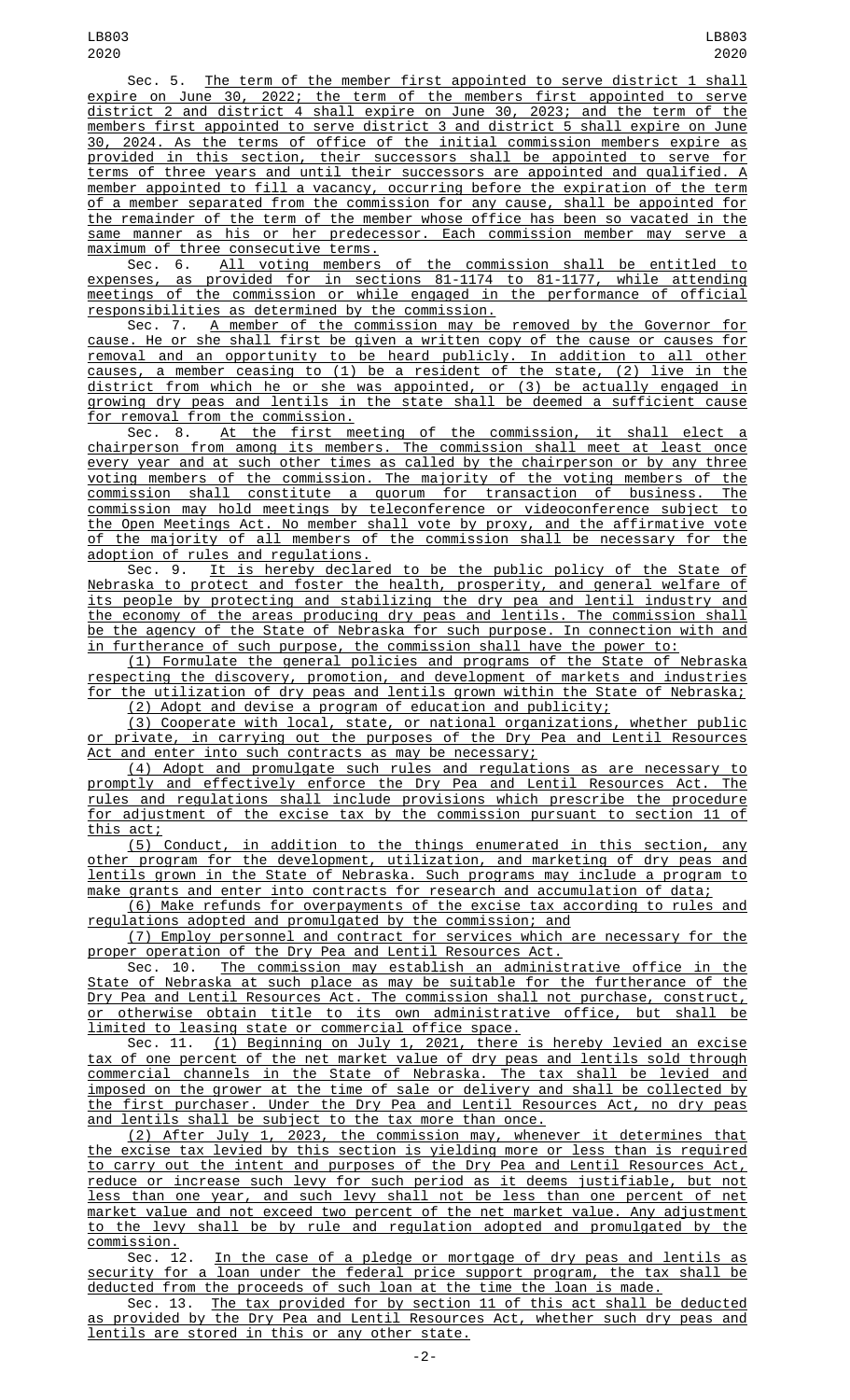Sec. 14. The tax levied and imposed by section 11 of this act shall not apply to the sale of dry peas and lentils to the federal government for ultimate use or consumption by the people of the United States, where the State of Nebraska is prohibited from imposing such tax by the Constitution of the United States and laws enacted pursuant thereto.

Sec. 15. <u>(1) The first purchaser, at the time of settlement, shall deduct</u> the dry pea and lentil excise tax as provided for in section 11 of this act and shall maintain the necessary records of the excise tax for each purchase of dry peas and lentils on the grain settlement form or check stub showing payment to the grower for each purchase. Such records maintained by the first purchaser shall provide the following information:

(a) Name and address of the grower and seller;

(b) Date of the purchase;

(c) Number of pounds of dry peas and lentils sold;

(d) Total value of the dry peas and lentils sold; and

(e) Amount of the dry pea and lentil excise tax collected on each purchase.

(2) Such records shall be open for inspection and audit by authorized representatives of the commission during normal business hours observed by the first purchaser.

(3) The first purchaser shall render and have on file with the commission by the tenth day of each month on forms prescribed by the commission, a statement of the number of pounds of dry peas and lentils purchased in Nebraska during the prior month. At the time the statement is filed, the first purchaser shall pay and remit to the commission the tax as provided for in section 11 of this act.

Sec. 16. The Dry Pea and Lentil Fund is created. All taxes collected by the commission pursuant to the Dry Pea and Lentil Resources Act and any repayments relating to the fund, including license fees or royalties, shall be remitted to the State Treasurer for credit to the fund. The fund shall be used to carry out such act. The commission shall at each regular meeting review and approve all expenditures made since its last regular meeting. Any money in the fund available for investment shall be invested by the state investment officer pursuant to the Nebraska Capital Expansion Act and the Nebraska State Funds Investment Act.

Sec. 17. The commission shall not be authorized to set up research or development units or agencies of its own, but shall limit its activity to cooperation and contracts with the Department of Agriculture, University of Nebraska Institute of Agriculture and Natural Resources, or other proper local, state, or national organizations, public or private, in carrying out the Dry Pea and Lentil Resources Act.

Sec. 18. Any person violating the Dry Pea and Lentil Resources Act shall be guilty of a Class III misdemeanor.

Sec. 19. <u>No funds collected by the commission shall be expended directly</u> or indirectly to promote or oppose any candidate for public office or to influence state legislation. The commission shall not expend more than twentyfive percent of its annual budget to influence federal legislation.

Sec. 20. Section 2-3740, Reissue Revised Statutes of Nebraska, is amended to read:

2-3740 Dry bean shall mean any dry edible bean. Dry bean does not include chickpeas or garbanzo beans.

Sec. 21. Section 49-1499.02, Reissue Revised Statutes of Nebraska, is amended to read:

49-1499.02 (1) An official or employee of the executive branch of state government who would be required to take any action or make any decision in the discharge of his or her official duties that may cause financial benefit or detriment to him or her, a member of his or her immediate family, or a business with which he or she is associated, which is distinguishable from the effects of such action on the public generally or a broad segment of the public, shall take the following actions as soon as he or she is aware of such potential conflict or should reasonably be aware of such potential conflict, whichever is sooner:

(a) Prepare a written statement describing the matter requiring action or decision and the nature of the potential conflict; and

(b) Deliver a copy of the statement to the commission and to his or her immediate superior, if any, who shall assign the matter to another. If the immediate superior does not assign the matter to another or if there is no immediate superior, the official or employee shall take such action as the commission shall advise or prescribe to remove himself or herself from influence over the action or decision on the matter.

(2) This section does not prevent such a person from (a) making or participating in the making of a governmental decision to the extent that the individual's participation is legally required for the action or decision to be made or (b) making or participating in the making of a governmental decision if the potential conflict of interest is based upon a business association and the business association exists only as the result of his or her position on a commodity board. A person acting pursuant to subdivision (a) of this subsection shall report the occurrence to the commission.

(3) For purposes of this section, commodity board means only the following:

(a) Corn Development, Utilization, and Marketing Board;

(b) Nebraska Dairy Industry Development Board;

(c) Grain Sorghum Development, Utilization, and Marketing Board;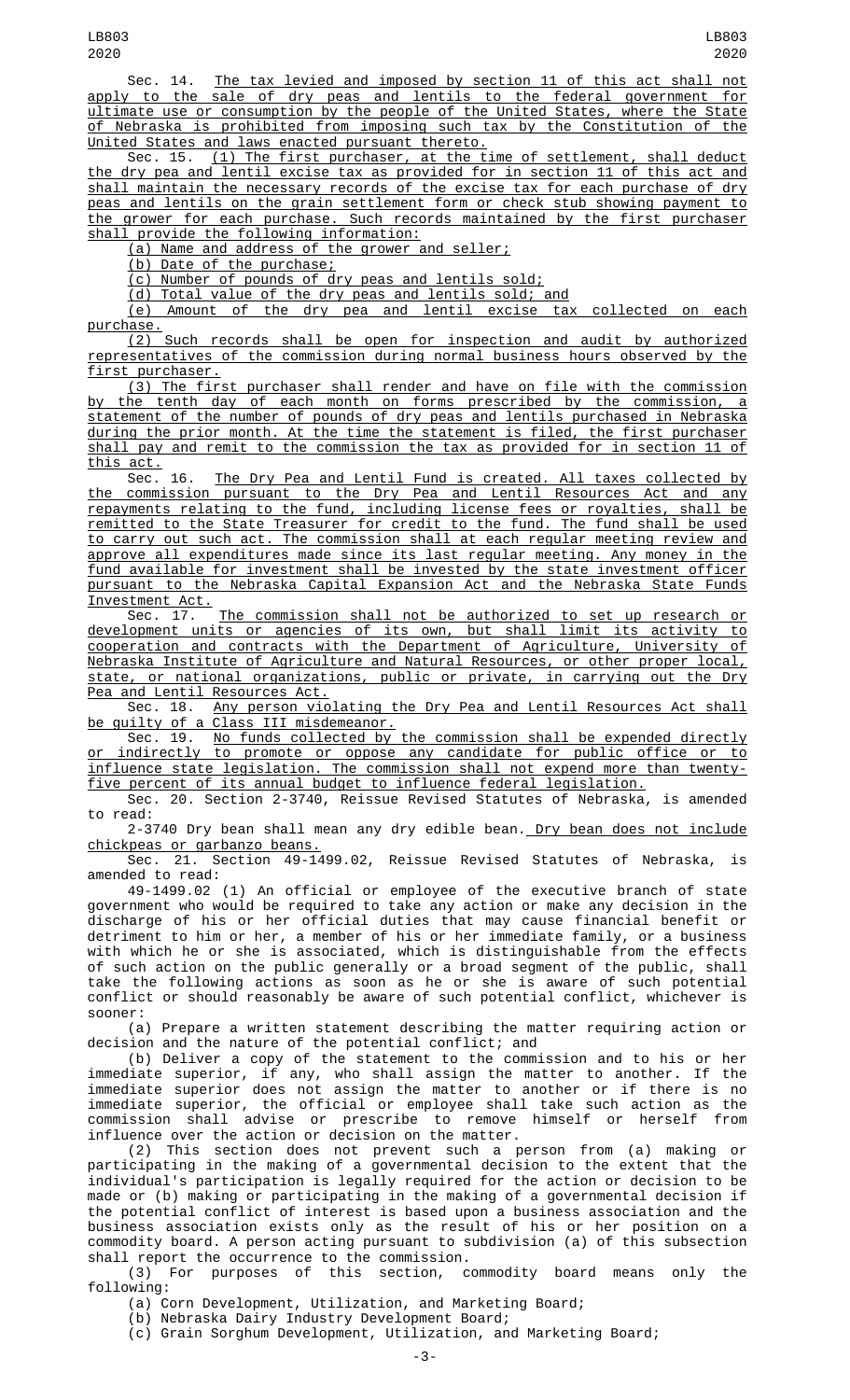(e) Dry Bean Commission;

(f) Nebraska Potato Development Committee; and

(g) Nebraska Poultry and Egg Development, Utilization, and Marketing Committee; and  $-$ 

(h) Dry Pea and Lentil Commission.

Sec. 22. Section 52-1308, Revised Statutes Cumulative Supplement, 2018, is amended to read:

52-1308 Farm product shall mean an agricultural commodity, a species of livestock used or produced in farming operations, or a product of such crop or livestock in its unmanufactured state, that is in the possession of a person engaged in farming operations. Farm products shall include, but are not limited to, apples, artichokes, asparagus, barley, bees, buffalo, bull semen, cantaloupe, carrots, cattle and calves, chickens, corn, cucumbers, dry beans, dry peas and lentils, eggs, embryos or genetic products, emu, fish, flax seed, grapes, hay, hogs, honey, honeydew melon, horses, llamas, milk, millet, muskmelon, oats, onions, ostrich, popcorn, potatoes, pumpkins, raspberries, rye, safflower, seed crops, sheep and lambs, silage, sorghum grain, soybeans, squash, strawberries, sugar beets, sunflower seeds, sweet corn, tomatoes, trees, triticale, turkeys, vetch, walnuts, watermelon, wheat, and wool. The Secretary of State may, by rule and regulation, add other farm products to the list specified in this section if such products are covered by the general definition provided by this section.

Sec. 23. Section 60-6,298, Revised Statutes Cumulative Supplement, 2018, is amended to read:

60-6,298 (1)(a) The Department of Transportation or the Nebraska State Patrol, with respect to highways under its jurisdiction including the National System of Interstate and Defense Highways, and local authorities, with respect to highways under their jurisdiction, may in their discretion upon application and good cause being shown therefor issue a special, continuing, or continuous permit in writing authorizing the applicant or his or her designee:

(i) To operate or move a vehicle, a combination of vehicles, or objects of a size or weight of vehicle or load exceeding the maximum specified by law when such permit is necessary:

(A) To further the national defense or the general welfare;

(B) To permit movement of cost-saving equipment to be used in highway or other public construction or in agricultural land treatment; or

(C) Because of an emergency, an unusual circumstance, or a very special situation;

(ii) To operate vehicles, for a distance up to one hundred twenty miles, loaded up to fifteen percent greater than the maximum weight specified by law, or up to ten percent greater than the maximum length specified by law, or both, except that any combination with two or more cargo-carrying units, not including the truck-tractor, also known as a longer combination vehicle, may only operate for a distance up to seventy miles loaded up to fifteen percent greater than the maximum weight specified by law, or up to ten percent greater than the maximum length specified by law, or both, when carrying grain or other seasonally harvested products from the field where such grain or products are harvested to storage, market, or stockpile in the field or from stockpile to market or factory when failure to move such grain or products in abundant quantities would cause an economic loss to the person or persons whose grain or products are being transported or when failure to move such grain or products in as large quantities as possible would not be in the best interests of the national defense or general welfare. The distance limitation may be waived for vehicles when carrying dry beans <u>or dry peas and lentils from the field</u> where harvested to storage or market when dry beans <u>or dry peas and lentils </u>are not normally stored, purchased, or used within the permittee's local area and must be transported more than one hundred twenty miles to an available marketing or storage destination. No permit shall authorize a weight greater than twenty thousand pounds on any single axle;

(iii) To transport an implement of husbandry which does not exceed twelve and one-half feet in width during daylight hours, except that the permit shall not allow transport on holidays;

(iv) To operate one or more recreational vehicles, as defined in section 71-4603, exceeding the maximum width specified by law if movement of the recreational vehicles is prior to retail sale and the recreational vehicles comply with subdivision (2)(k) of section 60-6,288;

(v) To operate an emergency vehicle for purposes of sale, demonstration, exhibit, or delivery, if the applicant or his or her designee is a manufacturer or sales agent of the emergency vehicle. No permit shall be issued for an emergency vehicle which weighs over sixty thousand pounds on the tandem axle; or

(vi) To transport during daylight hours divisible loads of livestock forage in bale form which do not exceed twelve feet in width, except that the permit shall not allow transport on holidays.

(b) No permit shall be issued under subdivision  $(a)(i)$  of this subsection for a vehicle carrying a load unless such vehicle is loaded with an object which exceeds the size or weight limitations, which cannot be dismantled or reduced in size or weight without great difficulty, and which of necessity must be moved over the highways to reach its intended destination. No permit shall be required for the temporary movement on highways other than dustless-surfaced state highways and for necessary access to points on such highways during daylight hours of cost-saving equipment to be used in highway or other public